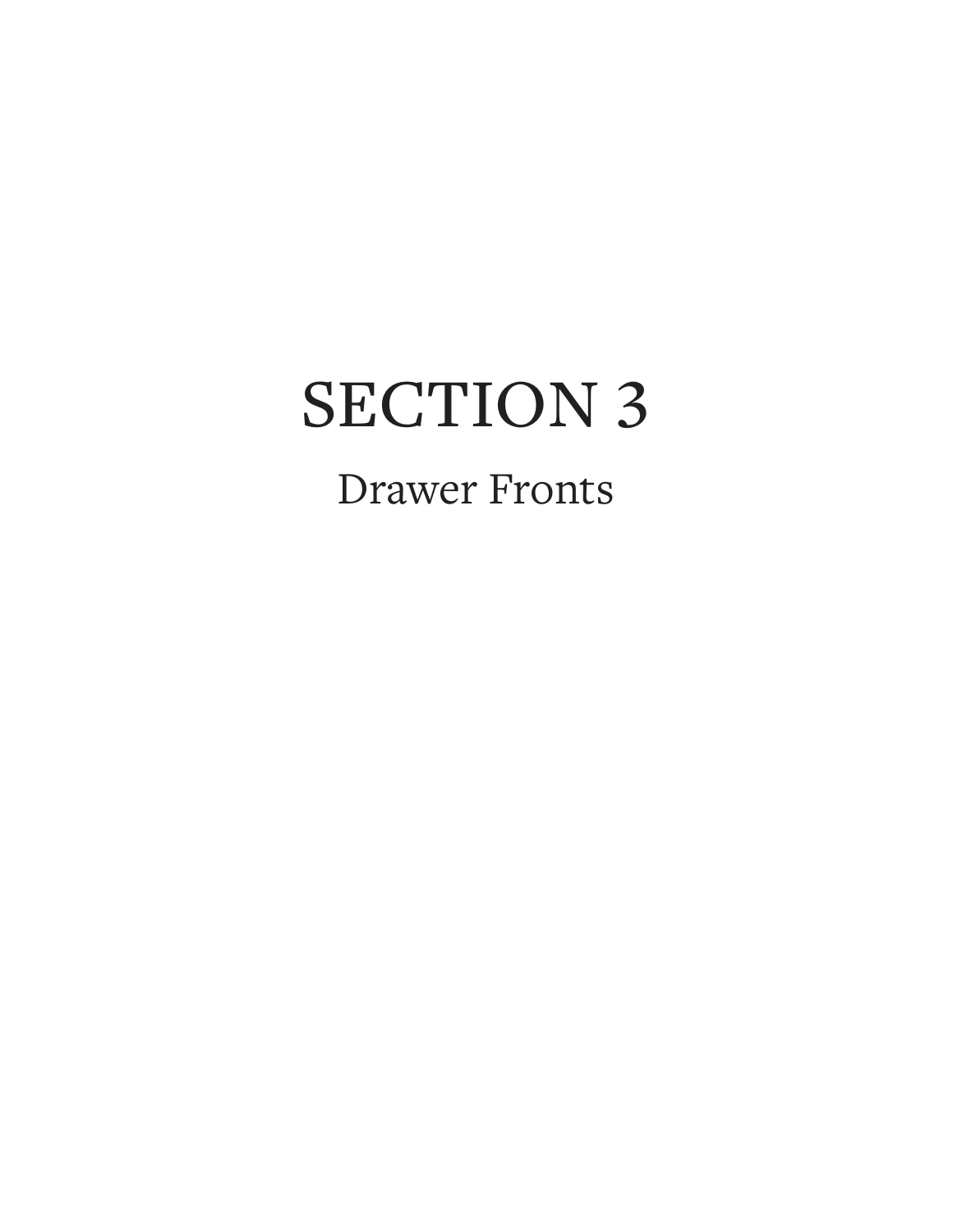## Drawer Front Styles



#### Notes:

- $\bullet$  When ordering 5 piece drawer fronts, specify: drawer front style, frame profile #, panel profile  $#$ , edge profile  $#$ , & size (width x height).
- $\bullet$  When ordering slab or raised drawer fronts, specify: drawer front style, edge profile #, & size (width x height).

### Raised Drawer Front Profiles